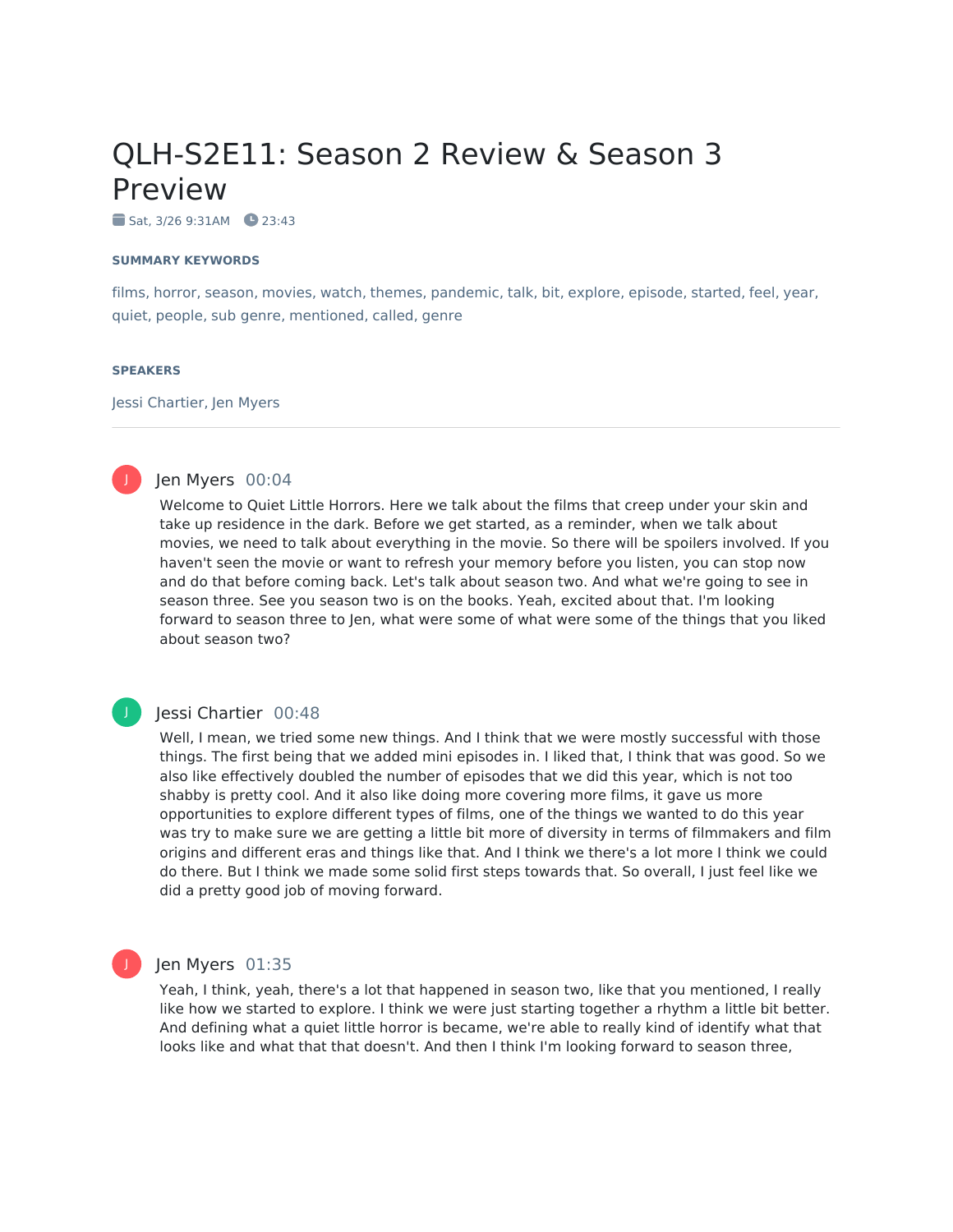because we can carry that forward, we can actually get better about refining our list of recommendations for people if they liked the more subtle horrors, the more quiet little horrors, right? So I'm really looking forward to season three, two, let's talk about some of the stuff in season two that were our favorites. What did we love? What did we hate? What were some of the themes that we enjoyed or that we exposed and how that's going to frame out for season three. So I'll start I loved so there are a handful of films, specifically this year that I will love to highlight. And I discovered I started getting drawn more to the older films, like Repulsion and Images and Suspiria. Like all of those earlier forms of filmmaking I really enjoyed because they were much more subtle. In their horror, and in the scare factor. You know, it was a little bit more thriller based, but also very haunting. You know, I think that those are the kind of the movies that I enjoyed. What about you?

## Jessi Chartier 03:02

J

J

Yeah, I mean, I think I'm a little bit of the same that I think my favorites this year, I will also put like Images on my list really like talking about Repulsion, I think, in the in this one is not an older film, but I also really enjoy and discussing The Wailing. But I think I enjoy discussing it for exactly the same reasons where there's a lot going on under the surface in that film. And it was fun to you know, peel back the layers and talk about everything that was going on there.

## Jen Myers 03:30

Yeah, I've really liked The Wailing to the, you know, I feel like for some reason, the Shudder's The Medium reminded me a lot of The Wailing in regards to just intimate family, interacting with something that is a threat that is coming from some other worldly situation, and just kind of how that destroys a family from within. You know, I really liked that theory, or not that theory, that theme between the two, and we didn't really talk about The Medium. But we're I guess we're talking about it now. Like if you like The Wailing watch The Medium?

## Jessi Chartier 04:09

Yeah. I think we might talk about it next year, because it's, yeah, there's a lot going on there too. But yeah, and it's what was the Oh, and I think also just if I can, you know, kind of generalize a little bit to beyond just individual favorites. But the fact that we did more episodes covered more films, and we're expanding our focus meant that we could talk about films that we didn't necessarily love, which is actually more interesting. Or at least it was to me, you know, I feel like for me, we definitely ran the whole gamut in terms of how much I like to film like, I think that there were some that I absolutely loved. I mentioned it like images and the whaling and I mean, most of the films you know, we're usually pretty positive on but I know for example, I talked about in Crimson Peak, why I liked that film a lot, I didn't love it. So it was, you know, kind of one of these middle films for me. And then there were ones that I absolutely didn't like very much when it came down to it, which is like last night and so. So I think that it was interesting for me to be able to dig into films that we didn't, you know, completely love and talk about why and why not. And some things, you know, gave me some new perspectives. I know, like, I didn't come into our discussion on the new Candyman super positive about that one. And you definitely pointed out some things that I hadn't thought about. So that was really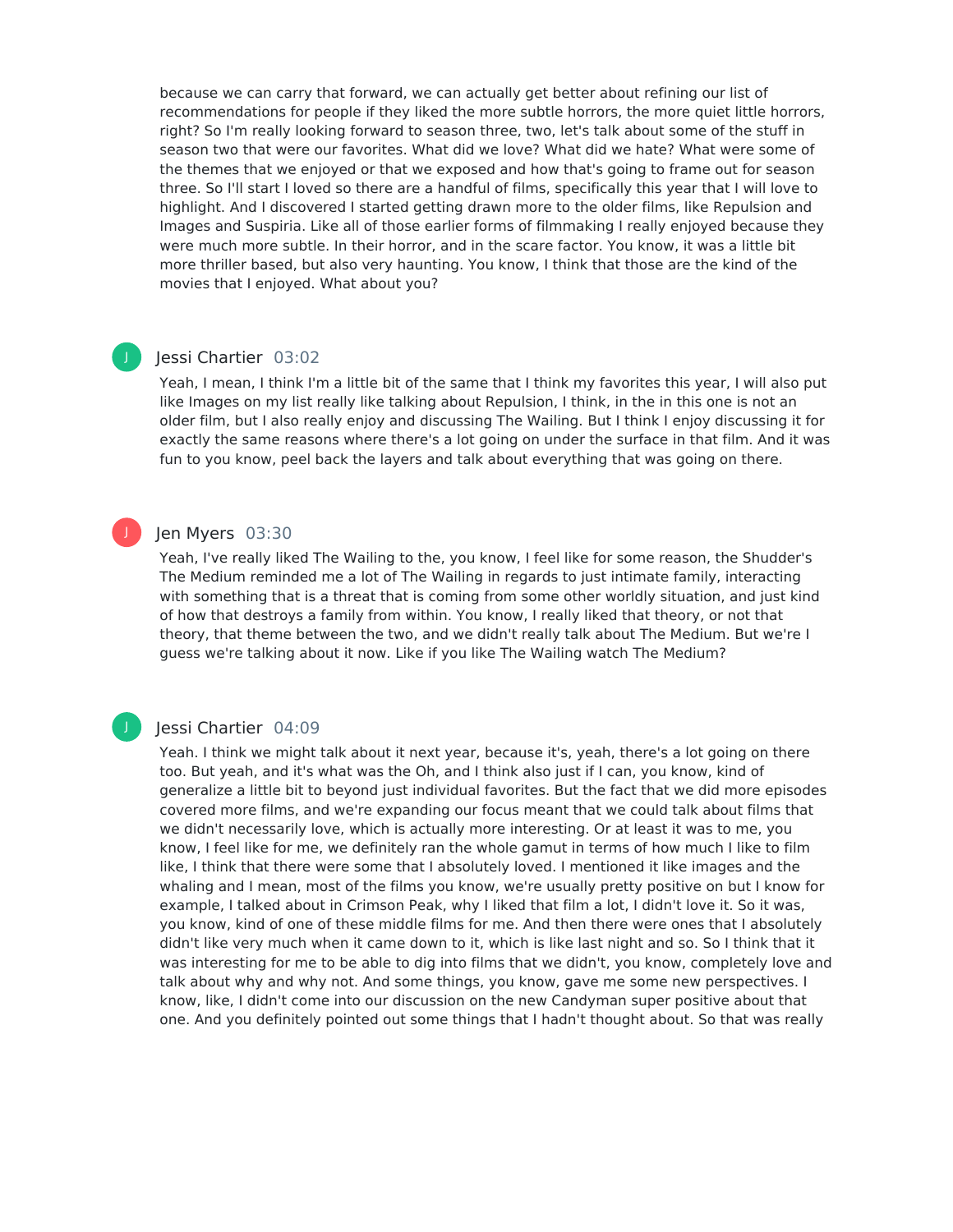valuable. So I just really liked that we were able to have some conversations that dug into things, and that weren't necessarily always positive, but also kind of opened up new new areas for me to think about.

## Jen Myers 05:40

J

Yeah, I agree. The balancing act between identifying films that we we liked or loved and films that we didn't like or hated was really useful, because it helped, at least for me, it helped me really nail down like, more of an understanding of what kind of films fall into this category of quiet little horror. Like The Babadook, oh, man, that was just a great film. And I liked it because it was so heavy handed in regards to this as a metaphor for grief, as opposed to just a scary film that does not often get pulled off very well, when you are doing something that heavy handed, but it did it works. And then same thing, there were other movies that I just didn't like, like last night. And so Whoa, that just didn't. It just didn't work for me. So it's I agree, I think that we did a really good exploration of different types of movies in different years and different genres to see what a little bit more of this quiet little horrors is really, really like. And I think we also did a pretty good job. I like the fact that we were very intentional to try and ensure that we got a variety of filmmakers involved as well, like we wanted to make sure we watched films by women directors, we wanted to make sure we got foreign films in there this year, we wanted to make sure we got people of color, like there was just a lot of different we were trying to not only explore and identify what this particular sub genre is, but also make sure that we try to include a variety of inputs into that definition. And I think that's only going to get better as we move into season three, where we're really kind of we created pockets, some Jen and I were working on our schedule a couple weeks ago, where we have these empty pockets that we're hoping to fill with either new releases, or depending on where what we find at international film festivals and things like that. So I think our definition is only going to get better.

## J

## Jessi Chartier 07:40

I think that, you know, our main theme, obviously, is this idea of quiet little horrors, and what kind of fits into this categorization. But I think we're starting to pick out some other themes, which we kind of did that when we introduce mini so I don't even know if we ever officially stated those but the minis are almost always thematically connected to the full length episodes. And so we designed that so we can, you know, kind of figure out what some of the the film's themes are and see how they might show up in a different film. And so I think that that's something that it would be fun to push a little bit more in exploring different themes, or some exploring like sub genres, almost I know one of the things that we just barely got into this past season was we watched Whatever Happened to Baby Jane and got into the whole concept of hag horror, hagspolitation, whatever you'd like to call it. And I think that's something that we can explore in the future, because I love those types of films.

## Jen Myers 08:36

Mm hmm. Yeah, when, from what our early ideas are for season three, we don't want to be too committal about this. So but we were talking about exploring much more around hag horror and then additionally, noir horror, which is a sub genre as well, I really would love to talk about,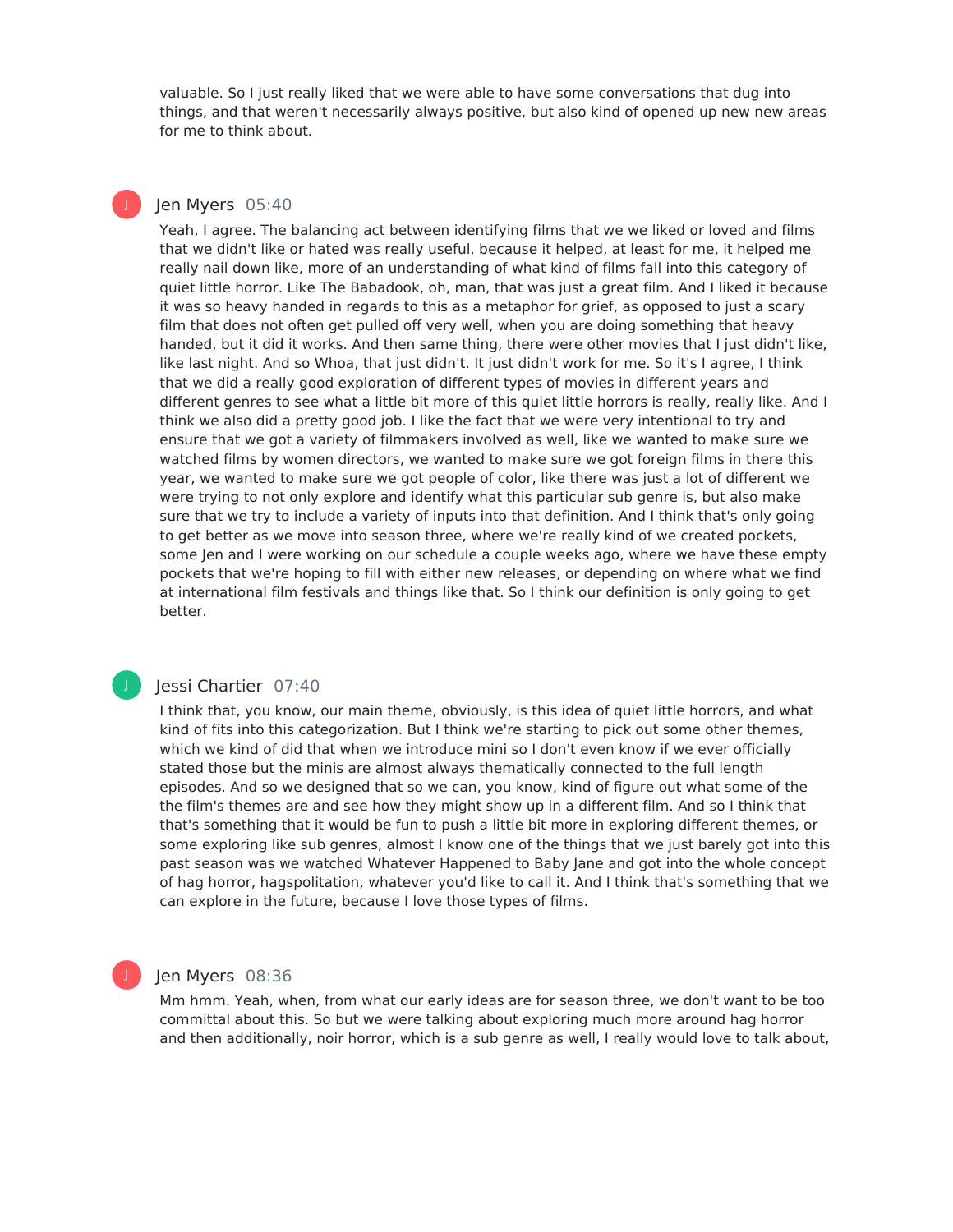like full core versus modern like where you have old traditions conflicting with new traditions like the medium, for example. Also, isolation, psychosis, or prairie horror is a form of a sub sub genre. There is a lot of opportunity for us to dive into different areas and really kind of talk about the themes in our season three, and that's one of our focal points is that instead of having just two movies that are connected, either by genre or connected by protagonist or something, we've made a conscious decision to move into season three, where every month we'll have a mini episode and a main episode that focuses around a theme. So we're still ironing out what some of those themes should be. So if you want to feel free to reach out to us and let us know, a theme to look into to see if we should add it to the repertoire for next season. And we'll definitely take a peek at that. We have a lot of possible movies that are on our list to watch to see if they should make it into the season. So if you have a movie that you want us to review, or not even it's not we're not even reviewers. We're more just discussions.

## Jessi Chartier 10:09

We just say things about movies. If there's a movie you want us to to blab about then yeah, let us know.

## Jen Myers 10:16

Exactly. Let us know for sure. So some of the movies that we're going to be exploring on whether or not we even want to bring it in are some things are a little bit off the beaten path, like Dave makes amaze. Some older ones, like The Mephisto Waltz, the Golden Glove, some ones that came out during pandemic like She Dies Tomorrow, we're also looking at perhaps some South America, we're trying to get more South American films in so if you have a recommendation, the two that are on our list to review are the silent house and the wolf house. We're also looking at things like people under the stairs, the dark side. So if you have movies that you're interested in us reviewing, please let us know. I'm super excited about the list that we have for next year. There's there's a handful that I'm really looking forward to us talking about. Yeah,

J

J

## Jessi Chartier 11:03

I think another thing that's going to be cool is I think we've hit a lot of the kind of classics of the genre, so to speak, especially like you know, when we first started, and I think it is kind of important to run through like we watch the witch and we watch hereditary and this season. First off, we knew we had to hit The Babadook, because I feel like those are all like the modern classics of the genre that we're talking about psychological horror and things like that. And then I think we also started hitting some of the things like like Carnival of Souls, and The Haunting, and yeah, stuff like that. And I think it was that it was all great to do that. But I feel like now that we have done those, we get to move on into some things that maybe are lesser known, there's a lot more like our list that we're putting together for season three, there's a lot more on it that I have never even seen. So I'm looking forward to the opportunity, being able to explore more, and, you know, get into some of those nooks and crannies that aren't necessarily kind of the acknowledged classics.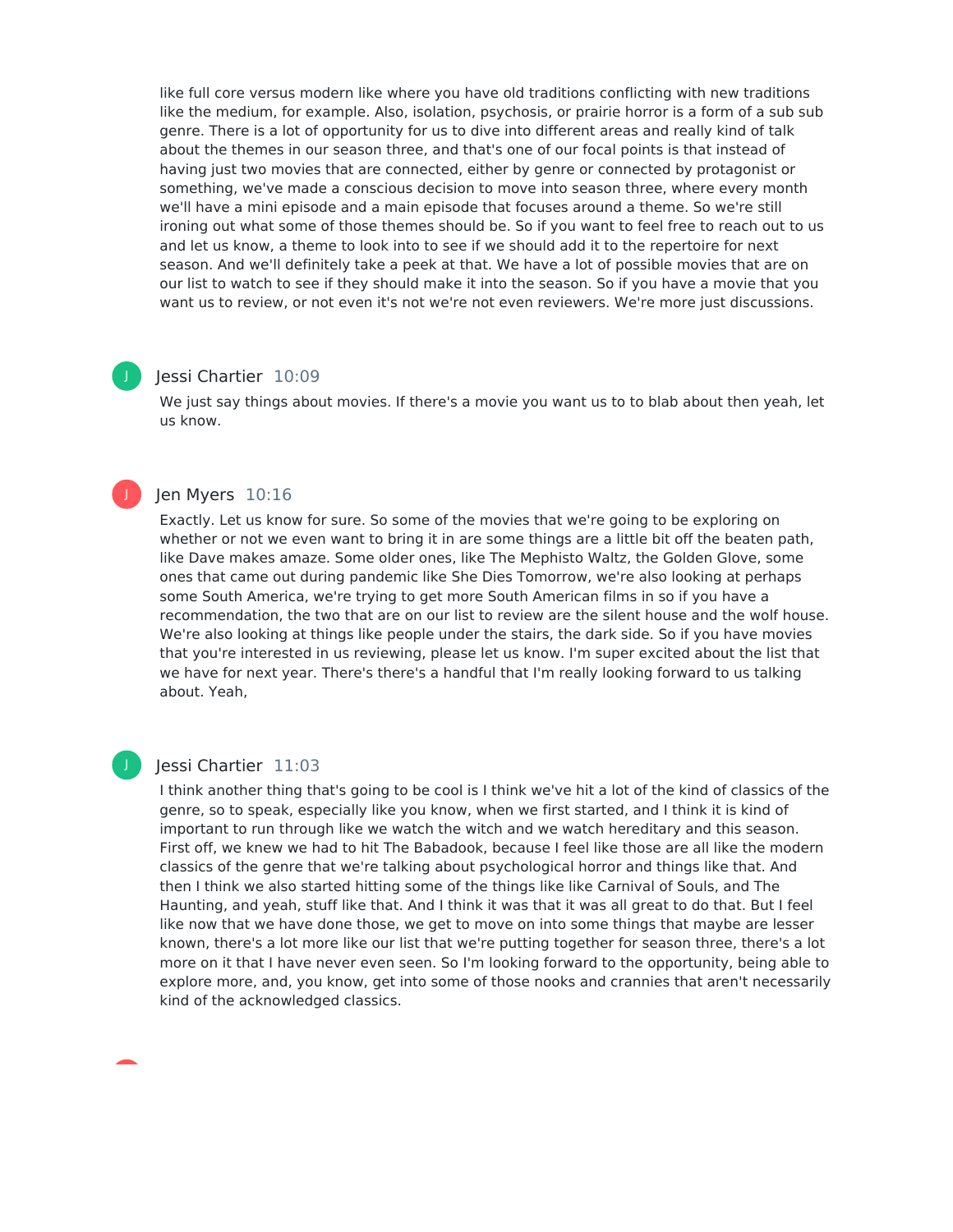

## Jen Myers 12:01

Mm hmm, exactly, exactly. We also did leave some room as well, as I was mentioning earlier, to be a little bit more flexible. So like, we've got pockets where are open. And our goal is to like I was saying trying to get newer films or films from festivals in there, too. I'm I am very much looking forward to, to season three. I think also, you know, this podcast is was birthed during the pandemic. And I think it was a perfect time for this to kind of come together. Because we were all stuck at home, which you know, the pandemic is kind of its own quiet little horror, right, you were stuck in your house, you couldn't go anywhere, there was always a looming threat, that you never knew where it was going to come from or how it was going to affect you. But you just knew it was going to be bad. So I'm excited to see how this podcast evolves, as we come out of pandemic a little bit more. And return to I don't want to say normal, but the new normal, where we start to just kind of live in that system, and how that might actually affect some of the movies that are currently coming out. That are horror related. You know, there was a lot of, at least from what I saw, during the pandemic, certain shows and movies that were just going amazing that just did a boatload of money. We're the antithesis of that they were the feel goods, right? It was the Ted Lassos of the worlds that were making a ton of money as well, they should have because we needed that we needed that sense. As a culture and society, we needed that sense of grounding and hopefulness. As we return to normal, I'm very interested to see how that affects the storytelling in this genre, I think we're going to see a lot less slashers I think we're going to see a lot more of these subtle horror films that are creepy. And I think they're going to get a lot more airtime just because they are we've had a shared collective trauma experience with a quiet little horror. So it'll be interesting to see how it affects. So again, this is why we're leaving some open ended spots because we know that new films are going to come out and hopefully fit into our category.

## Jessi Chartier 14:15

Yeah, that's that's a really great parallel to draw. I think that I know for me personally, these type of film tend to be how I process feelings or thoughts about trauma, grief, you know, kind of the creeping fear that is not necessarily present in front of you more of the abstract type fear. And so yeah, I think and it also I guess, it must be said we're recording this towards the end of December 2021. We're not sure if we're totally out of that all of that yet. You know, so but then that's a whole nother thing of you're right though it is evolving. It's it's not quite staying the same, but it's also not completely dissipating. So it's going to be interesting to see how that impacts the storytelling. I think that there's there's definitely room to tell stories are going to help us process this stuff. And I don't think that that's a completely different thing than the comfort, feel good stories, which I like and are great. And I watch a lot of that stuff, too. But yeah, this is more about like dealing with things and processing things on different levels. And so I think you're right, I think there's going to be I don't know, I think it'll be some interesting films along those lines as we move along with this, and that people might feel more drawn to watching even older films like this, like the ones that we've just discussed, because they're, they're processing too. And I think that even if it isn't specifically like it doesn't have the story doesn't need to be specifically about the situation you're going through in order for you to feel like it might have some sort of catharsis or help process things, because it just is about working on a different level. And you don't necessarily like, yeah, like you mentioned, it's not a slasher where you just kill the villain. And it's kind of straightforward what the danger is and what the fear is, and then you dissipate the fear, you defeat it, and it's gone. None of the films we talk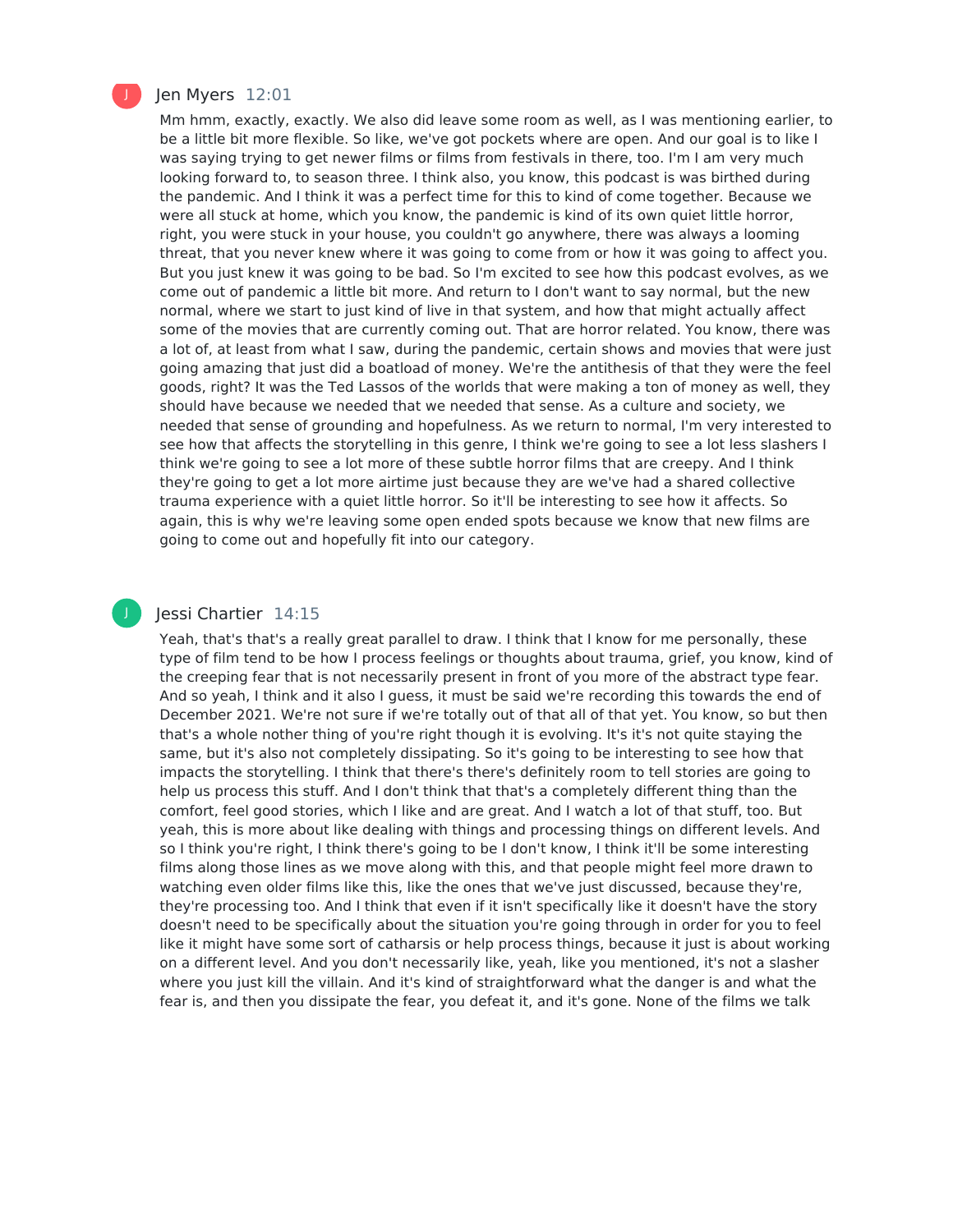about are like that. They're all much, much more complicated. So I think that it could be a useful tool for people learning how to deal with the complexity of, you know, a world that doesn't quite work very simply.

## J

## Jen Myers 16:15

Mm hmm. I agree. I agree. And, you know, we're late, as you mentioned, we're at the end of December. And we've already got plans for when we're going to record our next meeting. But I'm curious, you know, the holiday season for me, is always a time of like movie watching, because I have no Yeah. So do you have any movies on your list over the holidays that you're gonna plan on watching?



## Jessi Chartier 16:38

That's a great question. Yeah, no, I'm exactly the same way where, especially for me personally, the past few months, I've been exceptionally busy. And I have a lot, especially now I feel like at the end of the year, there's like a list of films that I never did watch. So I want to catch up on so I actually just watched malignant, which I hadn't seen when it came out. And so I caught up on that. And I never did see Saint Maude.



## Jen Myers 17:03

So I think they've heard good things about Saint Maude



J

## Jessi Chartier 17:05

Yeah, I actually had a ticket, not this past, yeah, well, gosh, I don't know is the last march like March 2020. To see that film at the Music Box with the director in attendance. And it was like March and it got canceled with the first wave of the pandemic. And then I never watched the film. It's been on Hulu for a long time, and I just haven't got to see it. So that's on my list. This is not 100% horror, but this weekend and Nightmare Alley comes out. So I'm really excited about that.



I just watched the first one about two weeks ago and not realizing that a new one was coming out. I just Oh wow. And I thought to myself, I was never watching and I was thinking this is perfect. We need we definitely need. This is almost like a it's a blend of like a heist horror film. Yes. It's very cool. So yes, I'm very

## Jessi Chartier 18:11

But I think nightmare alley specifically we mentioned we kind of want to talk about horror noir. But I think Nightmare Alley is something we might need to dig into next year. I had seen the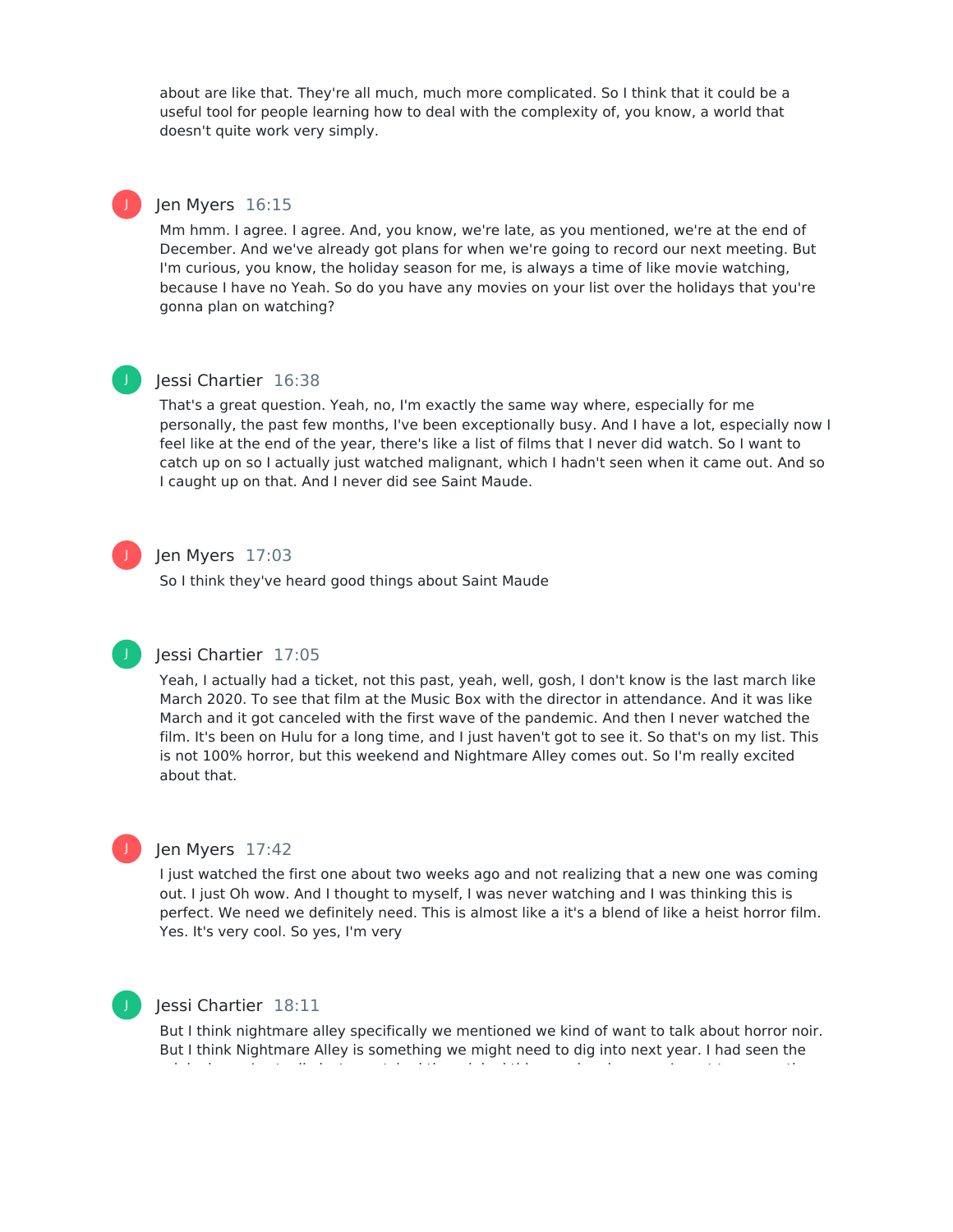original one, I actually just rewatched the original this morning, because I want to go see the new one. I also recommend anybody else out there. First of all, see the original Nightmare Alley. I haven't seen the new one. But you know, go see that. So you know what's going on there. It also was originally a novel, which I also recommend reading because it's very, very good. But yeah, I am excited to go see it. Check it out. How about you

## Jen Myers 18:41

A 1932 film called The Old Dark House? Oh, I have seen that.

## J

J

## Jessi Chartier 18:48

And I feel like first off I love it. I think it's great. I also would I would love to see this as a stage play. Hmm. Because I feel like it's a parlor horror. Everybody comes together. So don't tell me the ending because I haven't figured it out. I haven't gotten all the way. Yeah, but I just I like it. I like it so far, because it's not quite new AR But it's shot like new AR like it's very strange angles and lots of sharp Angular colors. But that also might have just been like the style of horror at the time. Enough about that era. So I'm watching that. And then I'm watching the upon your recommendation, the documentary on is it iTunes or Netflix? It's on iTunes, right? The folk horror one?

## Jen Myers 19:39 Yes.



J

## Jessi Chartier 19:40

So it is Woodland Dark and Days Bewitched: A History of Folklore.



## Jen Myers 19:44

Yes, that one that well, I'm going to be watching that one. And then there's also an AMC visionary series called Eli Roth's history of horror that came out in 2018. And there's two seasons to it. And I may pick an choose what I want to watch because like each episode is focused on like, zombies or killer creatures, etc. But there's one called the demons inside, there is another one called Nine Nightmares, which I really actually very interested in which other description is a deep dive into nine films that defy categorization. And like they talk about Midsommar, and they talk about what are some of the other films they talk in there? I don't actually, I have to watch it. This is why I need to watch it. So but I want to kind of dive into those. I'm also going to try and get through the movies that we were talking about earlier in the podcast, like the ones that we're possibly looking at, including, like, Dave makes a Maze. I don't know how much I'm actually gonna be able to walk or watch. But I for sure need to watch the first episode for season three, because we have to we have identified what movies we're doing for that. Do we want to reveal them? Or not? I think we should. Yeah, let's do you want to do the reveal? Yeah.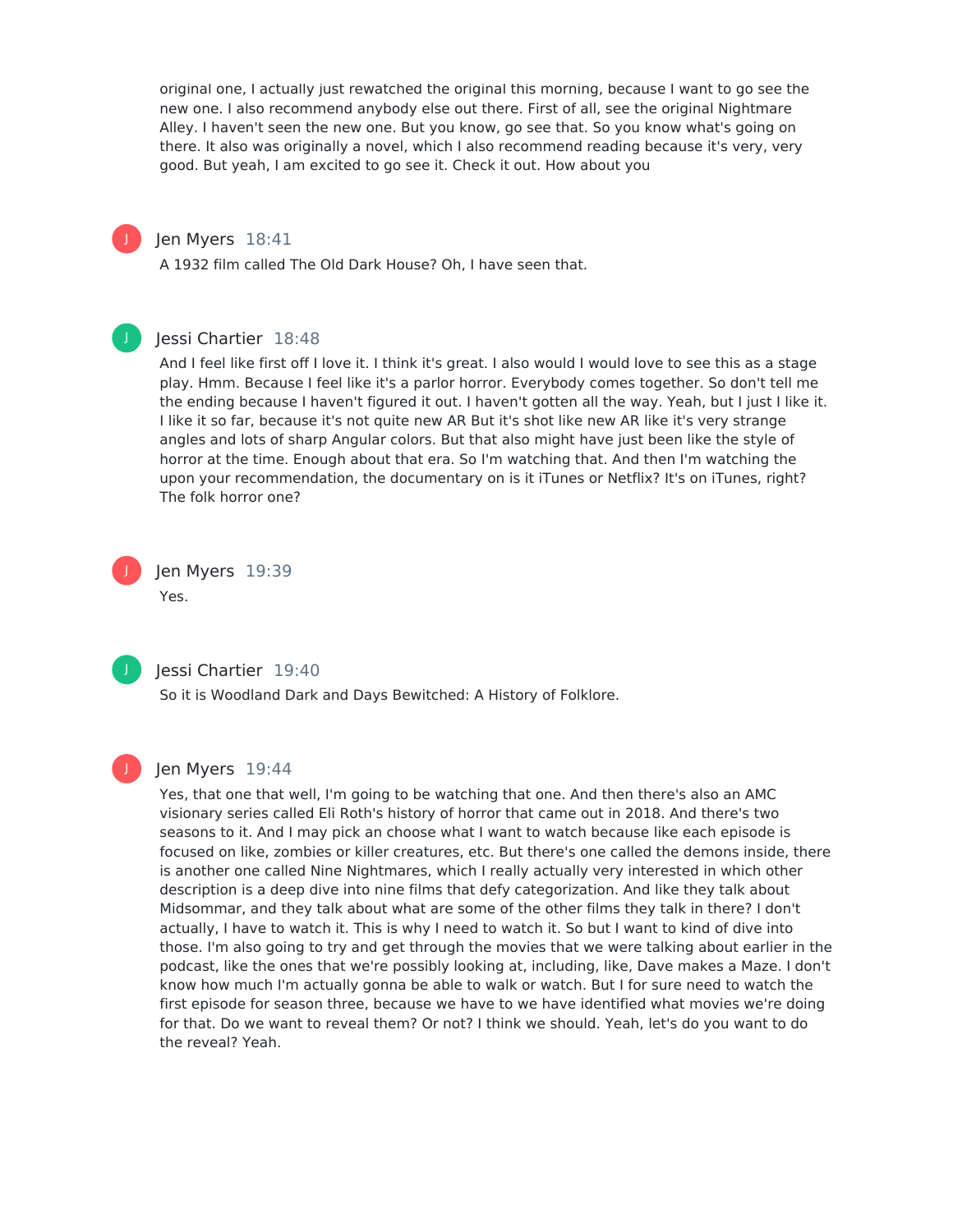## Jessi Chartier 21:00

So we're going to for January, our mini episode is going to be Wake in Fright, which is Australian film from the 70s, I believe. And then the full length episode will be on The Wind, which is from 2018.



J

## Jen Myers 21:17

They are both considered prairie horror or isolationist horror.



J

## Jessi Chartier 21:20

Yeah, people out in the middle of nowhere, going nuts.

## Jen Myers 21:27

Yeah, I'm very excited about that. So I got to watch those two before we actually record. Well, I'm glad that we had such a great season two, and I'm really looking forward to season three, I think we have a great lineup, a really good focus an ear to the ground of what's coming out. I'm just looking forward to it. It's gonna be great.



## Jessi Chartier 21:46

Yeah, I'm, you know, I'm just thinking a little bit of how you have characterize, we know this whole podcast, this whole experiment. And it kind of has been an experiment, like you mentioned, how we are getting a better idea of what a quiet little horror is. And I think that's what's so fun about this whole thing is we didn't start it necessarily, with this really rigid definition. And and, you know, it wasn't like we were just gonna go through this list of what other people have decided is part of this definition. It's, it's entirely been this exploration about figuring out what films resonate with us and why and how those are connected to other films that do or don't resonate. And I like the fact that this continues to be an experiment and an exploration of that I just really want to keep doing that and the next season.



## Jen Myers 22:32

I agree. And that's one of the things that this podcast is such a joy to have is we're learning along the way as well. So thank you everyone for joining us on this journey. We hope that you have enjoyed season two. We hope you join us again for season three. And Jen if they want to learn more about us where can they go? We have a website at quietlittlehorrors.com and we post all our episodes on there to stream and we also have links to find us on iTunes and Spotify and all of those good places. We can also find us on Twitter at quiethorrors and on Instagram at